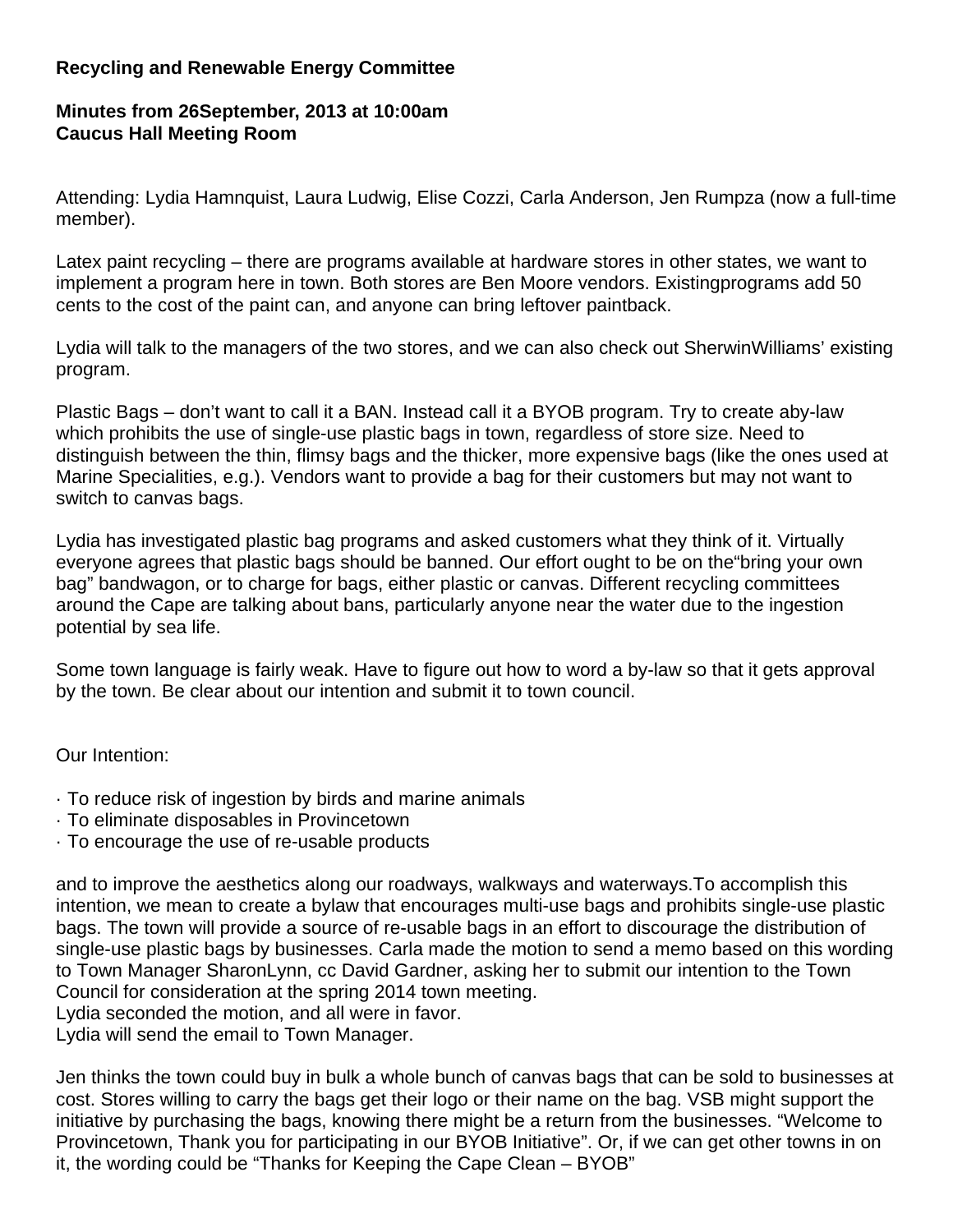Jen offered to go around town to ask businesses what they think of the BYOB idea. Would be worth encouraging the businesses to sell them.

Language for the store survey: It's our intention to institute a by-law prohibiting the use of plastic and compostable bags. By 2015 it's going to be a law state-wide at certain-sized stores. Would you educate your customers? Would you be willing to participate?

Approach VSB to purchase the bags w/ a basic message on it, and sell them to businesses at cost. Then businesses could pass the cost on to the customer by marking up the product, but they don't need to charge for a bag if they don't want to.

Conservation Commission provides the poop bags. We should talk to them about what bags they use, why they use them, and would they consider re-using grocery store plastic bags in addition to the rolled bags.

Laura will ask Dennis Minsky (Cons. Comm) about the above, and will invite him to come to our next meeting on the 10th. She will also ask him if they would be interested in working with us on the BYOB initiative.

Town Recycling Bin Stickers – The green bins currently are misleading, since they specify only cans, bottles and paper. We want to make bumper stickers to apply over the existing language.

Lydia has some graphic images that we can incorporate into the sample stickers that Laura generated for recycling bins. There will be two stickers, one on top and one on bottom - 15" x 2.5"

Top: RECYCLE HERE Bottom: Graphic images of 6-8 items acceptable.

Another sticker would go on the trash barrel flap: 9" x 5" Line 1: TRASH ONLY Line 2: NO RECYCLABLES

Carla made the motion to create the stickers, communicate w/ Beau and get the stickers made. Laura seconded, all were in favor. Laura will push the stickers thru to the vendor and get a final estimate on the cost for 100 of each sticker.

Can inventory – Jen went around town and counted trash vs. recycling cans. East End is short on cans. All town landings ought to have both cans. Flagship is also public access. Need to identify exact spots where cans should go so DPW can get them there. MacMillan Pier has 12 trash cans and 5 recycling bins. Need to fill the gaps during the high season. Two blocks between cans is ideal. Carla made the motion for Lydia to encourage Rich to re-distribute trash cans and recycling bins so that there is no more than two blocks between paired cans. There was discussion about whether that would be too much during winter months. Carla maintained that it would be worth considering. Elise seconded the motion and all were in favor. Lydia will review the list w/ Rich tomorrow morning.

Jen had to leave at 11am.

LED Street lights – Lydia has been in touch w/ Kevin Galligan about our specific requests from CLC. CLC is meeting next Wednesday at 1:30pm about this stage of the process. Siemens got the bid to install the Cape-wide lights. Would be good to ask someone from Siemens whether we will have the capacity to change the light quality after installation, i.e.by adding dimmers, or installing solar panels.